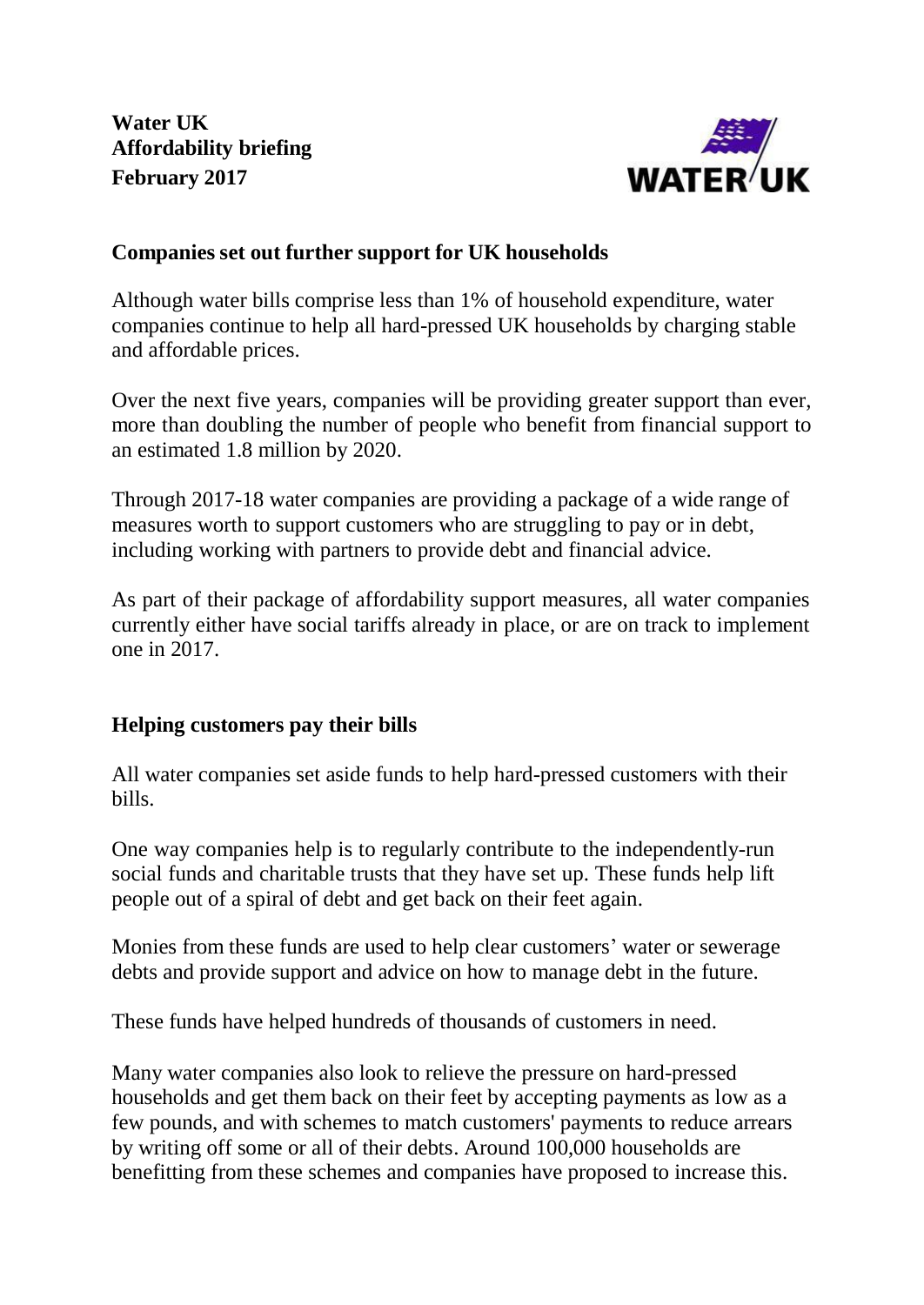Companies are also spending millions of pounds to ensure customers are aware of the potential support on offer. Companies have invested in specialist staff and training so that they proactively seek customers who are struggling. Companies also donate hundreds of thousands of pounds to Citizens Advice and other regional debt and advice charities.

Customers on water meters get extra help from companies to bring down their bills even further. For example, some companies install free water saving products such as dual flush convertors, tap inserts and shower adapters that help customers use less water so they save money.

Companies also target and promote metering to the customers on low incomes whom they expect will benefit both from a lower bill and from greater control of their bill.

## **Social tariffs**

As part of a package of affordability support measures, almost all water companies now have social tariffs in place or are on track to implement one in 2017. These tariffs help customers who are struggling to pay to reduce their bills – but are just one of the ways in which companies provide help for customers who are struggling.

All companies in England provide the national social tariff Watersure, which caps bills for more than 95,000 metered customers who are on means-tested benefits, and water companies will be carrying out further promotion to increase uptake. Some companies have had additional social tariffs for several years, providing assistance to many thousands more customers.

In Wales, over 50,000 households are either on the Welsh Water Assist tariff, which is based on the Watersure tariff but set at a lower rate and extended to unmeasured customers, or benefit from other forms of social assistance – and this total is planned to increase to 100,000 by 2020.

## **Reducing customers' bills by cutting bad debt**

Customer debt adds £21 on to everyone's water bill. By far the biggest source of bad debt is the tenants of rented properties who leave before settling their water bill.